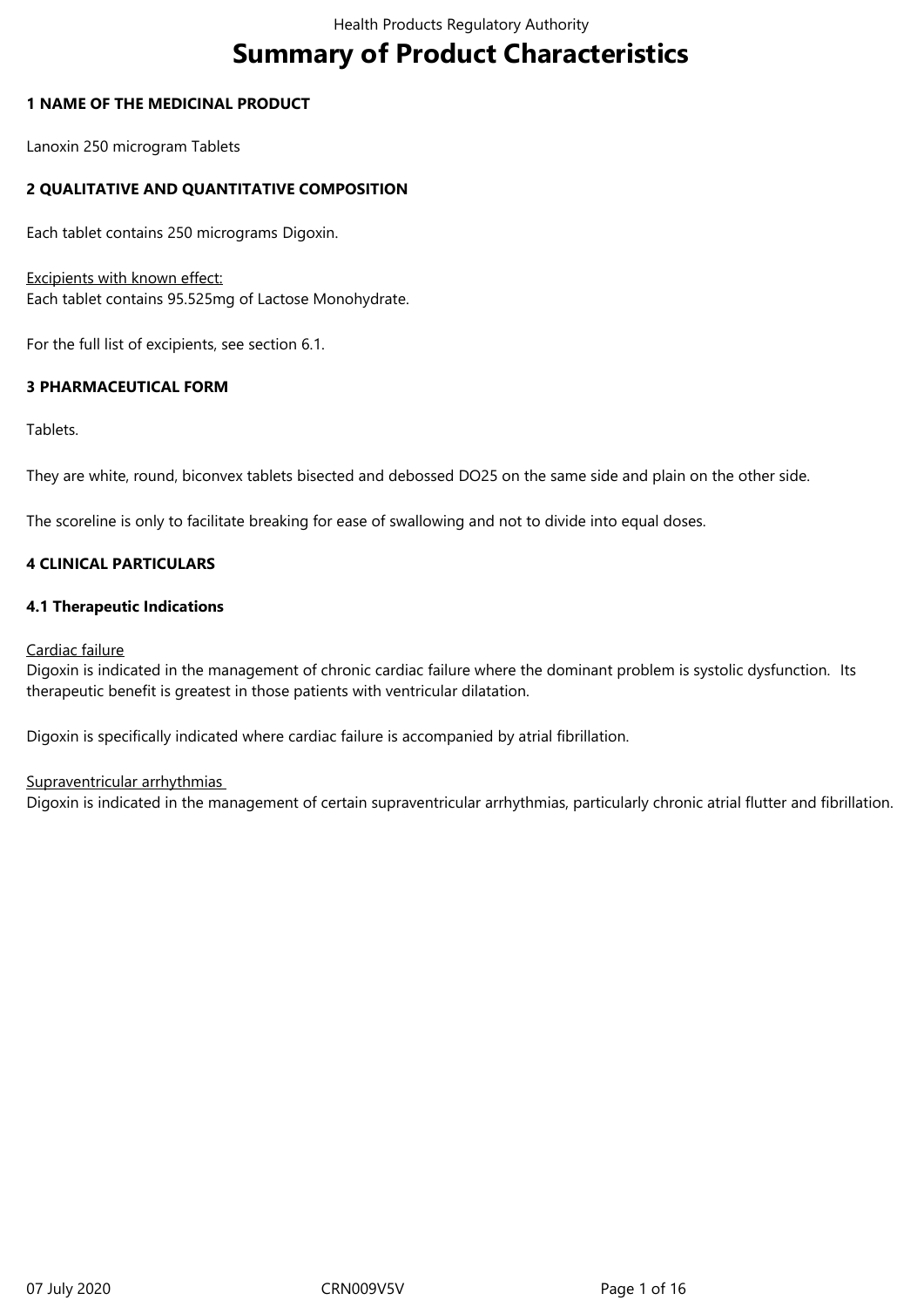# **4.2 Posology and method of administration**

# Posology:

The dose of digoxin for each patient has to be tailored individually according to age, lean body weight and renal function.

Suggested doses are intended only as an initial guide.

In cases where cardiac glycosides have been taken in the preceding two weeks the recommendations for initial dosing of a patient should be reconsidered and a reduced dose is advised.

The difference in bioavailability between injectable digoxin and oral formulations must be considered when changing from one dosage form to another. For example if patients are switched from oral to the I.V. formulation the dosage should be reduced by approximately 33%.

# Adults and paediatric populations over 10 years

# *Rapid oral loading:*

If medically appropriate, rapid digitalisation may be achieved in a number of ways, such as 750 to 1500 micrograms (0.75 to 1.5 mg) as a single dose.

Where there is less urgency, or greater risk of toxicity e.g. in the elderly, the oral loading dose should be given in divided doses six hours apart, with approximately half the total dose given as the first dose. Clinical response should be assessed before giving each additional dose (see Section 4.4).

# *Slow oral loading:*

In some patients, for example those with mild heart failure, digitalisation may be achieved more slowly with doses of 250 to 750 micrograms (0.25 to 0.75 mg) daily for one week followed by an appropriate maintenance dose. A clinical response should be seen within one week.

The choice between slow and rapid oral loading depends on the clinical state of the patient and the urgency of the condition.

# *Maintenance dose:*

The maintenance dosage should be based upon the percentage of the peak body stores lost each day through elimination. The following formula has had wide clinical use:

Maintenance dose = Peak body stores  $x$  daily loss in percent 100

Where: Peak body stores = personalised loading dose daily loss (in percent) =  $14 +$  creatinine clearance  $(C_{cr})/5$ 

Ccr is creatinine clearance corrected to 70 kg bodyweight or 1.73  $m^2$  body surface area. If only serum creatinine  $(S_{cr})$  concentrations are available, a  $C_{cr}$  (corrected to 70 kg bodyweight) may be estimated in men as

> $C_{cr} = (140 - aqe)$  $S_{cr}$  (in mg/100 ml)

NOTE: Where serum creatinine values are obtained in micromol/l, these may be converted to mg/100 ml (mg %) as follows: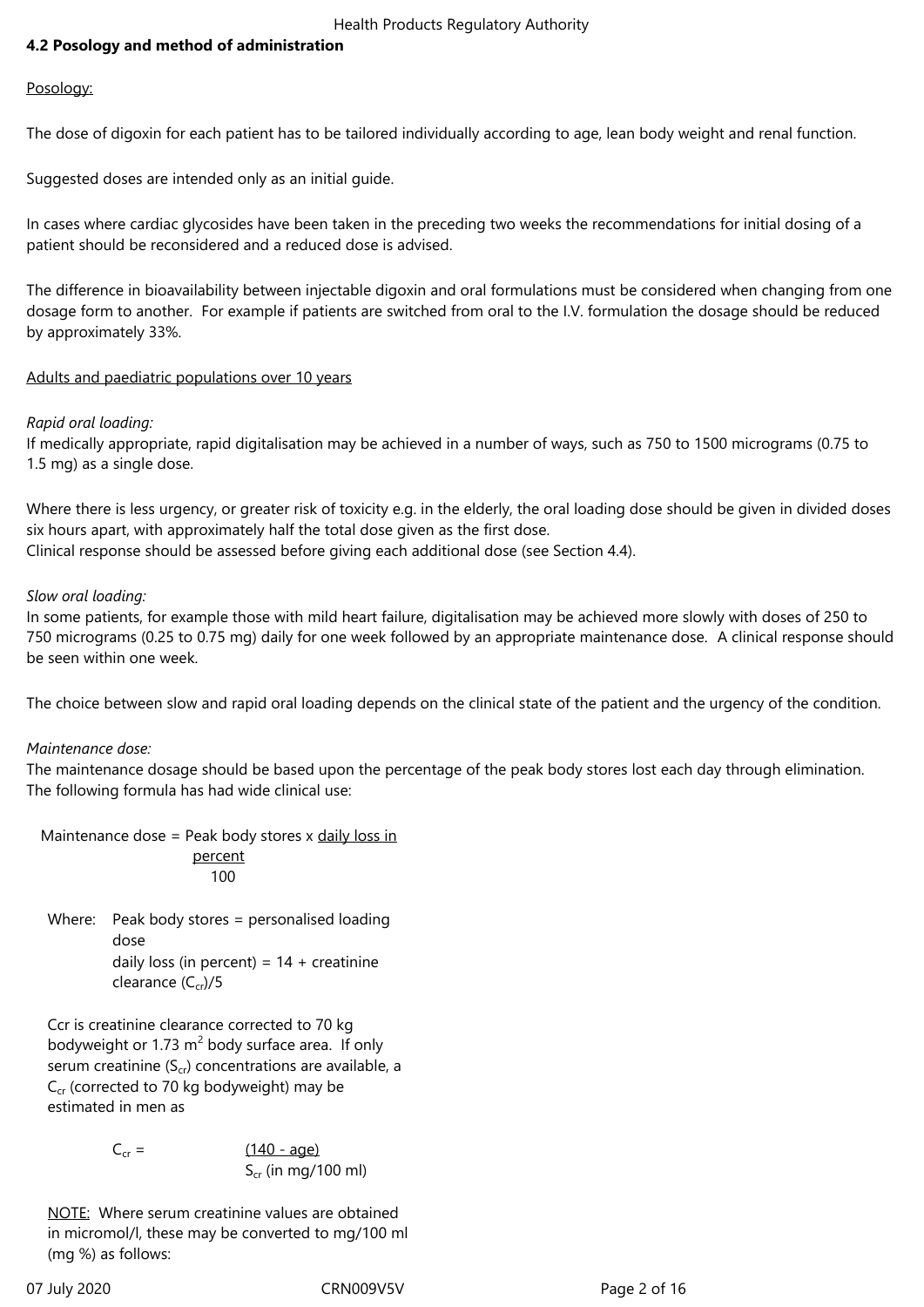$$
S_{cr}(mg/100 \text{ ml}) = \frac{S_{cr}(micromol/l) \times 113.12}{10,000}
$$
  
= 
$$
\frac{S_{cr}(micromol/l)}{88.4}
$$

Where 113.12 is the molecular weight of creatinine.

*For women*, this result should be multiplied by 0.85.

*N.B.* These formulae cannot be used for creatinine clearance in children.

In practice, this will mean that most patients with heart failure will be maintained on 125 to 250 micrograms (0.125 to 0.25 mg) digoxin daily; however in those who show increased sensitivity to the adverse effects of digoxin, a dose of 62.5 micrograms (0.0625 mg) daily or less may suffice.

Conversely, some patients may require a higher dose.

Neonates, infants and paediatric populations up to 10 years of age

If cardiac glycosides have been given in the two weeks preceding commencement of digoxin therapy, it should be anticipated that optimum loading doses of digoxin will be less than those recommended below.

In the newborn, particularly in the premature infant, renal clearance of digoxin is diminished and suitable dose reductions must be observed, over and above general dosage instructions.

Beyond the immediate newborn period, children generally require proportionally larger doses than adults on the basis of body weight or body surface area, as indicated in the schedule below. Children over ten years of age require adult dosages in proportion to their body weight.

# *Oral loading dose:*

This should be administered in accordance with the following schedule:

| Preterm neonates less than 1.5 kg | - 25 micrograms/kg per 24 h. |
|-----------------------------------|------------------------------|
| Preterm neonates 1.5 kg to 2.5 kg | - 30 micrograms/kg per 24 h. |
| Term neonates to 2 years          | - 45 micrograms/kg per 24 h. |
| 2 to 5 years                      | - 35 micrograms/kg per 24 h. |
| 5 to 10 years                     | - 25 micrograms/kg per 24 h. |

The loading dose should be administered in divided doses with approximately half the total dose given as the first dose and further fractions of the total dose given at intervals of 4 to 8 h, assessing clinical response before giving each additional dose.

# *Maintenance dose:*

The maintenance dose should be administered in accordance with the following schedule:

# Preterm neonates:

daily dose = 20 % of 24 h loading dose.

Term neonates and children up to 10

years:

daily dose = 25 % of 24 h loading dose.

These dosage schedules are meant as guidelines and careful clinical observation and monitoring of serum digoxin levels (see Section 4.4) should be used as a basis for adjustment of dosage in these paediatric patient groups.

**Elderly**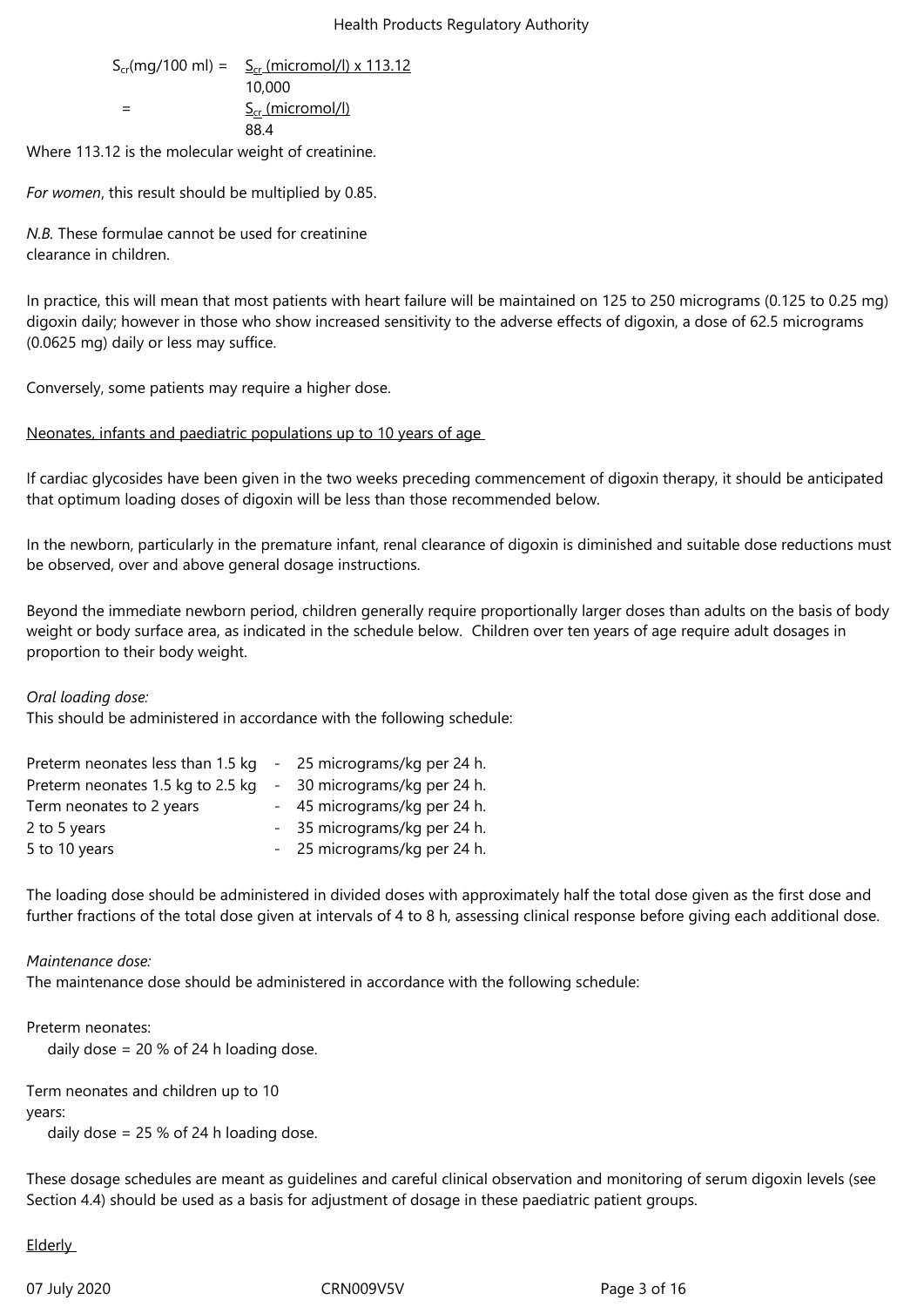The possibility of reduced renal function and lower lean body mass should be taken into account when dealing with elderly patients. If necessary, the dosage should be reduced and adjusted to the changed pharmacokinetics to prevent elevated serum dioxin levels and the risk of toxicity. The serum dioxin levels should be checked regularly and hypokalaemia should be avoided.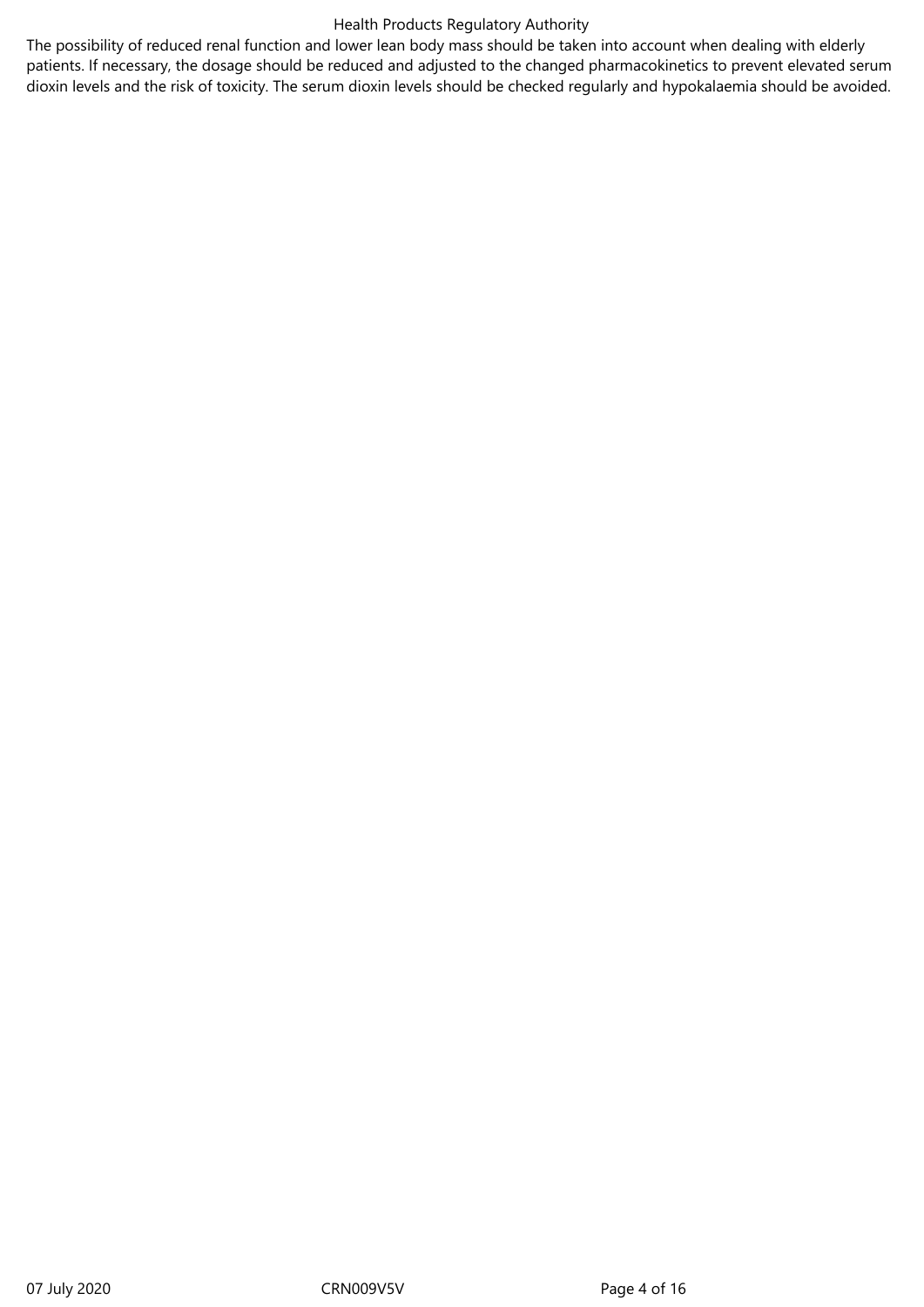### Renal impairment

The dosing recommendations should be reconsidered if patients are elderly or there are other reasons for the renal clearance of digoxin being reduced. A reduction in both initial and maintenance doses should be considered (see Section 4.4).

Method of administration: For oral use only.

#### **4.3 Contraindications**

Digoxin is contraindicated in:

- intermittent complete heart block or second degree atrioventricular block, especially if there is a history of Stokes-Adams attacks.
- arrhythmias caused by cardiac glycoside intoxication.
- supraventricular arrhythmias associated with an accessory atrioventricular pathway, as in the Wolff-Parkinson-White syndrome, unless the electrophysiological characteristics of the accessory pathway and any possible deleterious effect of digoxin on these characteristics have been evaluated. If an accessory pathway is known or suspected to be present and there is no history of previous supraventricular arrhythmias, digoxin is similarly contraindicated.
- ventricular tachycardia or ventricular fibrillation.
- hypertrophic obstructive cardiomyopathy, unless there is concomitant atrial fibrillation and heart failure but even then caution should be exercised if digoxin is to be used.
- hypersensitivity to the active substance, other digitalis glycosides or to any of the excipients listed in section 6.1.

# **4.4 Special warnings and precautions for use**

#### Monitoring

Patients receiving digoxin should have their serum electrolytes and renal function (serum creatinine concentration) assessed periodically; the frequency of assessments will depend on the clinical setting.

Serum concentrations of digoxin may be expressed in Conventional Units of nanograms/ml or SI Units of nanomol/l. To convert nanograms/ml to nanomol/l, multiply nanograms/ml by 1.28.

The serum concentration of digoxin can be determined by radioimmunoassay.

Blood should be taken six hours or more after the last dose of digoxin.

There are no rigid guidelines as to the range of serum concentrations that are most efficacious. Post hoc analyses of heart failure patients in the Digitalis Investigation Group trial suggest that the optimal trough digoxin serum level may be 0.5 nanogram/ml (0.64 nanomol/l) to 1.0 nanogram/ml (1.28 nanomol/l).

Digoxin toxicity is more commonly associated with serum digoxin concentrations greater than 2 nanogram/ml. However, serum digoxin concentration should be interpreted in the clinical context. Toxicity may occur with lower digoxin serum concentrations. In deciding whether a patient's symptoms are due to digoxin, the clinical state together with the serum potassium level and thyroid function are important factors (see Section 4.9).

Determination of the serum digoxin concentration may be very helpful in making a decision to treat with further digoxin, but other glycosides and endogenous digoxin-like substances, including metabolites of digoxin, can interfere with the assays that are available and one should always be wary of values which do not seem commensurate with the clinical state of the patient. Observations while temporary withholding digoxin might be more appropriate.

# Arrhythmias

Arrhythmias may be precipitated by digoxin toxicity, some of which can resemble arrhythmias for which the drug could be advised. For example, atrial tachycardia with varying atrioventricular block requires particular care as clinically the rhythm resembles atrial fibrillation.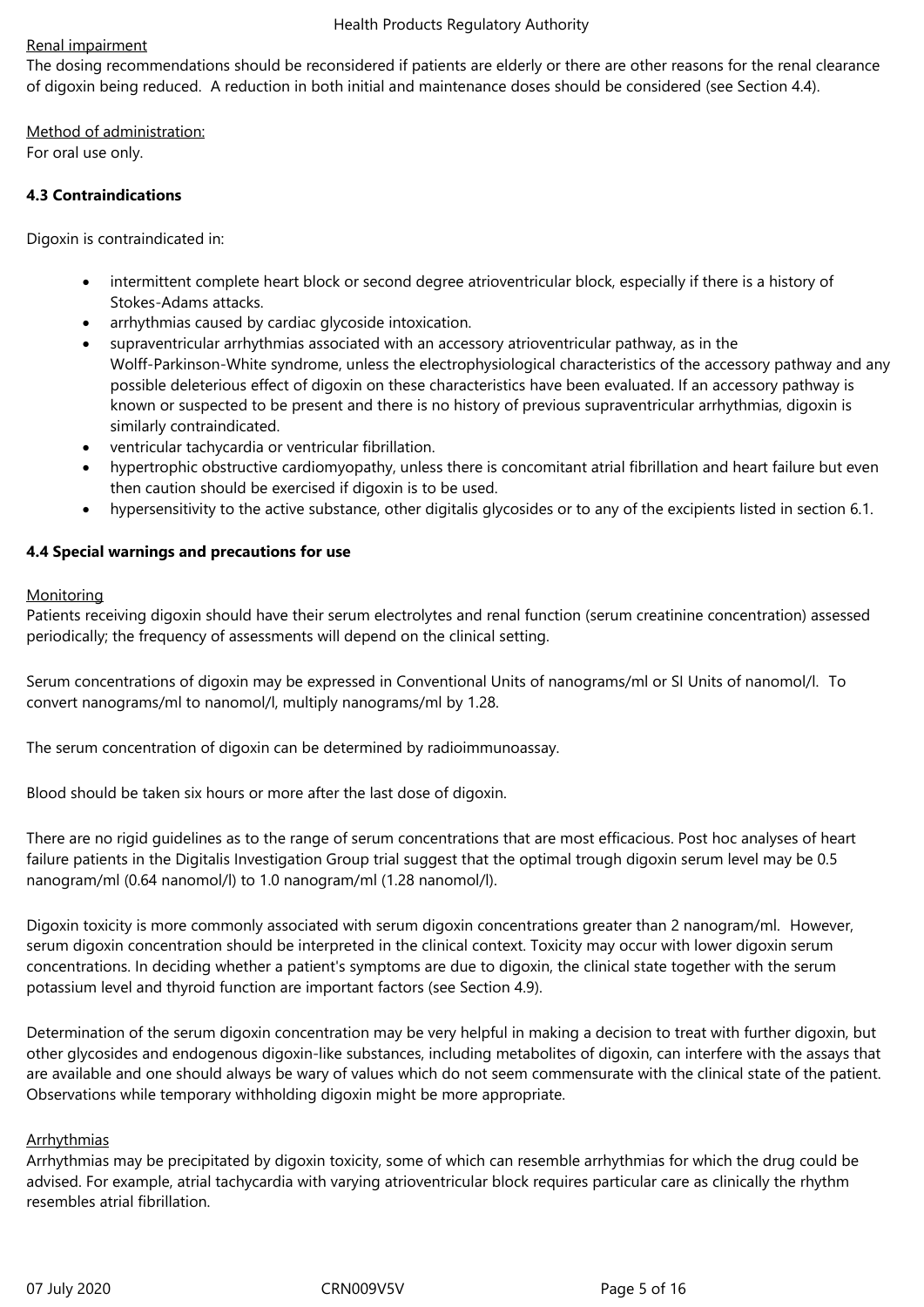Many beneficial effects of digoxin on arrhythmias result from a degree of atrioventricular conduction blockade. However, when incomplete atrioventricular block already exists the effects of a rapid progression in the block should be anticipated. In complete heart block the idioventricular escape rhythm may be suppressed.

# Sinoatrial disorder

In some cases of sinoatrial disorder (i.e. Sick Sinus Syndrome) digoxin may cause or exacerbate sinus bradycardia or cause sinoatrial block.

# Myocardial Infarction

The administration of digoxin in the period immediately following myocardial infarction is not contraindicated. However, the use of inotropic drugs in some patients in this setting may result in undesirable increases in myocardial oxygen demand and ischaemia, and some retrospective follow-up studies have suggested digoxin to be associated with an increased risk of death. The possibility of arrhythmias arising in patients who may be hypokalaemic after myocardial infarction and are likely to be haemodynamically unstable must be borne in mind. The limitations imposed thereafter on direct current cardioversion must also be remembered.

# Cardiac amyloidosis

Treatment with digoxin should generally be avoided in patients with heart failure associated with cardiac amyloidosis. However, if alternative treatments are not appropriate, digoxin can be used to control the ventricular rate in patients with cardiac amyloidosis and atrial fibrillation.

# **Myocarditis**

Digoxin can rarely precipitate vasoconstriction and therefore should be avoided in patients with myocarditis.

# Beri-beri heart disease

Patients with beri-beri heart disease may fail to respond adequately to digoxin if the underlying thiamine deficiency is not treated concomitantly.

# Constrictive pericarditis

Digoxin should not be used in constrictive pericarditis unless it is used to control the ventricular rate in atrial fibrillation or to improve systolic dysfunction.

# Exercise tolerance

Digoxin improves exercise tolerance in patients with impaired left ventricular systolic dysfunction and normal sinus rhythm. This may or may not be associated with an improved haemodynamic profile. However, the benefit of digoxin in patients with supraventricular arrhythmias is most evident at rest, less evident with exercise.

# Withdrawal

In patients receiving diuretics and an ACE inhibitor, or diuretics alone, the withdrawal of digoxin has been shown to result in clinical deterioration.

# Electrocardiograhy

The use of therapeutic doses of digoxin may cause prolongation of the PR interval and depression of the ST segment on the electrocardiogram.

Digoxin may produce false positive ST-T changes on the electrocardiogram during exercise testing. These electrophysiologic effects reflect an expected effect of the drug and are not indicative of toxicity.

# Severe respiratory disease

Patients with severe respiratory disease may have an increased myocardial sensitivity to digitalis glycosides.

# Hypokalaemia

Hypokalaemia sensitises the myocardium to the actions of cardiac glycosides.

# Hypoxia, hypomagnesaemia and hypercalcaemia

Hypoxia, hypomagnesaemia and marked hypercalcaemia increase myocardial sensitivity to cardiac glycosides.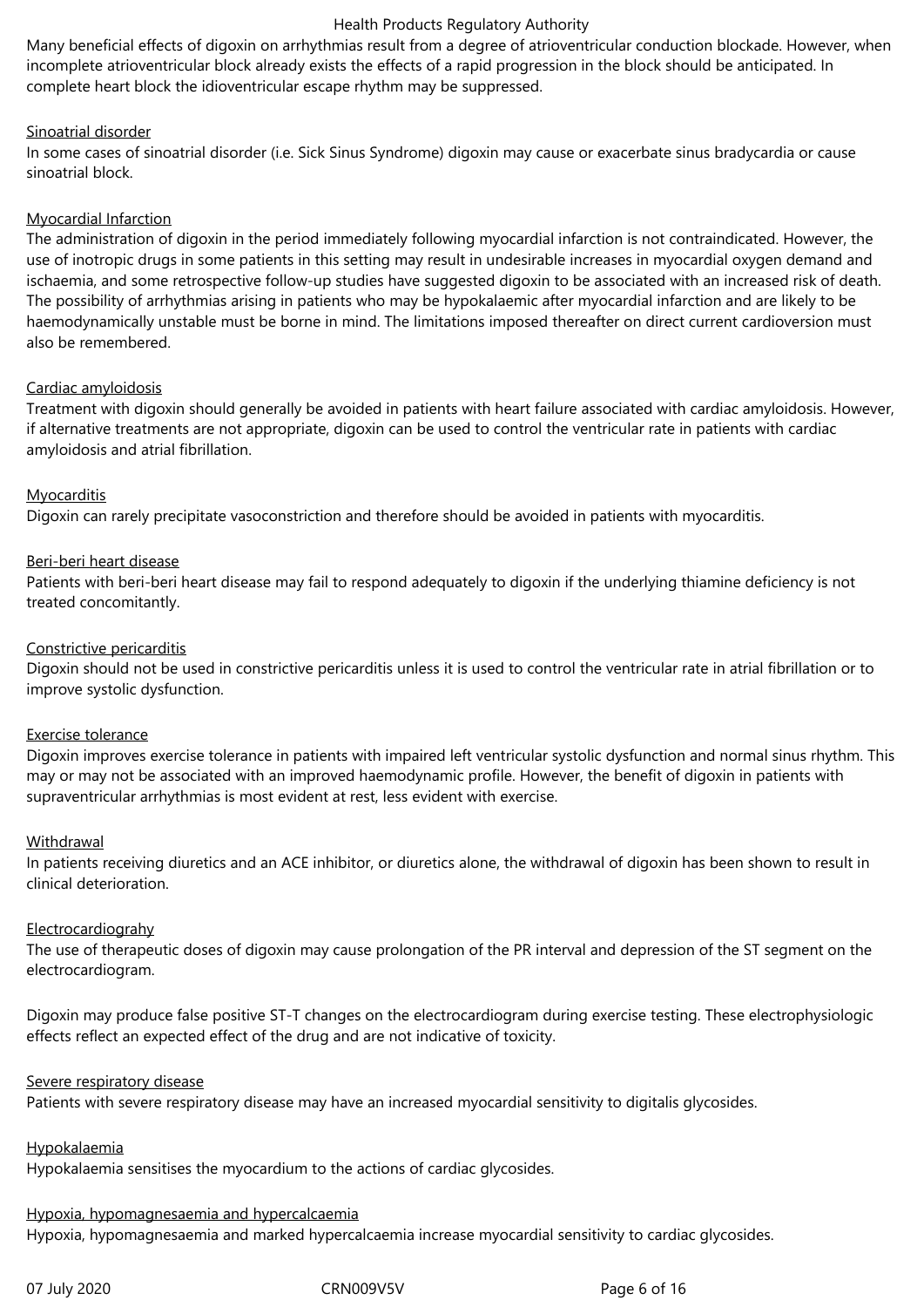# Thyroid disease

Administering digoxin to a patient with thyroid disease requires care. Initial and maintenance doses of digoxin should be reduced when thyroid function is subnormal. In hyperthyroidism there is relative digoxin resistance and the dose may have to be increased.During the course of treatment of thyrotoxicosis, dosage should be reduced as the thyrotoxicosis comes under control.

# **Malabsorption**

Patients with malabsorption syndrome or gastro-intestinal reconstructions may require larger doses of digoxin.

# Chronic congestive cardiac failure

Although many patients with chronic congestive cardiac failure benefit from acute administration of digoxin, there are some in whom it does not lead to constant, marked or lasting haemodynamic improvement. It is therefore important to evaluate the response of each patient individually when digoxin is continued long-term.

# Direct current cardioversion:

The risk of provoking dangerous arrhythmias with direct current cardioversion is greatly increased in the presence of digitalis toxicity and is in proportion to the cardioversion energy used.

For elective direct current cardioversion of a patient who is taking digoxin, the drug should be withheld for 24 h before cardioversion is performed. In emergencies, such as cardiac arrest when attempting cardioversion the lowest effective energy should be applied.

Direct current cardioversion is inappropriate in the treatment of arrhythmias thought to be caused by cardiac glycosides.

# Digoxin tablets contain lactose.

Patients with rare hereditary problems of galactose intolerance, the Lapp lactose deficiency or glucose-galactose malabsorption should not take this medicine.

# **4.5 Interaction with other medicinal products and other forms of interactions**

These may arise from effects on the renal excretion, tissue binding, plasma protein binding, distribution within the body, gut absorptive capacity, P-glycoprotein activity and sensitivity to digoxin. Consideration of the possibility of an interaction whenever concomitant therapy is contemplated is the best precaution and a check on serum digoxin concentration is recommended when any doubt exists.

Digoxin is a substrate of P-glycoprotein. Thus, inhibitors of P-glycoprotein may increase blood concentrations of digoxin by enhancing its absorption and/or by reducing its renal clearance (see Section 5.2). Induction of P-glycoprotein can result in decreases in plasma concentrations of digoxin.

# Combinations that should be avoided

*Combinations which can increase effects of digoxin when co-administered:*

Digoxin, in association with beta-adrenoceptor blocking drugs, may increase atrio-ventricular conduction time.

Agents causing hypokalaemia or intracellular potassium deficiency may cause increased sensitivity to digoxin; they include lithium salts, corticosteroids, carbenoxolone and some diuretics. Co-administration with diuretics such as loop or hydrochlorothiazide should be under close monitoring of serum electrolytes and renal function.

Calcium, particularly if administered rapidly by the I.V. route, may produce serious arrhythmias in digitalised patients.

Sympathomimetic drugs have direct positive chronotropic effects that can promote cardiac arrhythmias and may also lead to hypokalaemia, which can lead to or worsen cardiac arrhythmias. Concomitant use of digoxin and sympathomimetics may increase the risk of cardiac arrhythmias.

# Combinations requiring caution

# *Combinations which can increase the effects of digoxin when co-administered:*

amiodarone, canagliflozin, daclatasvir, flibanserin, flecainide, prazosin, propafenone, quinidine, spironolactone, macrolide antibiotics e.g. erythromycin and clarythromycin, tetracycline (and possibly other antibiotics), gentamicin, isavuconazole, itraconazole, ivacaftor, quinine, trimethoprim, alprazolam, indomethacin, propantheline, mirabegron, nefazodone, atorvastatin,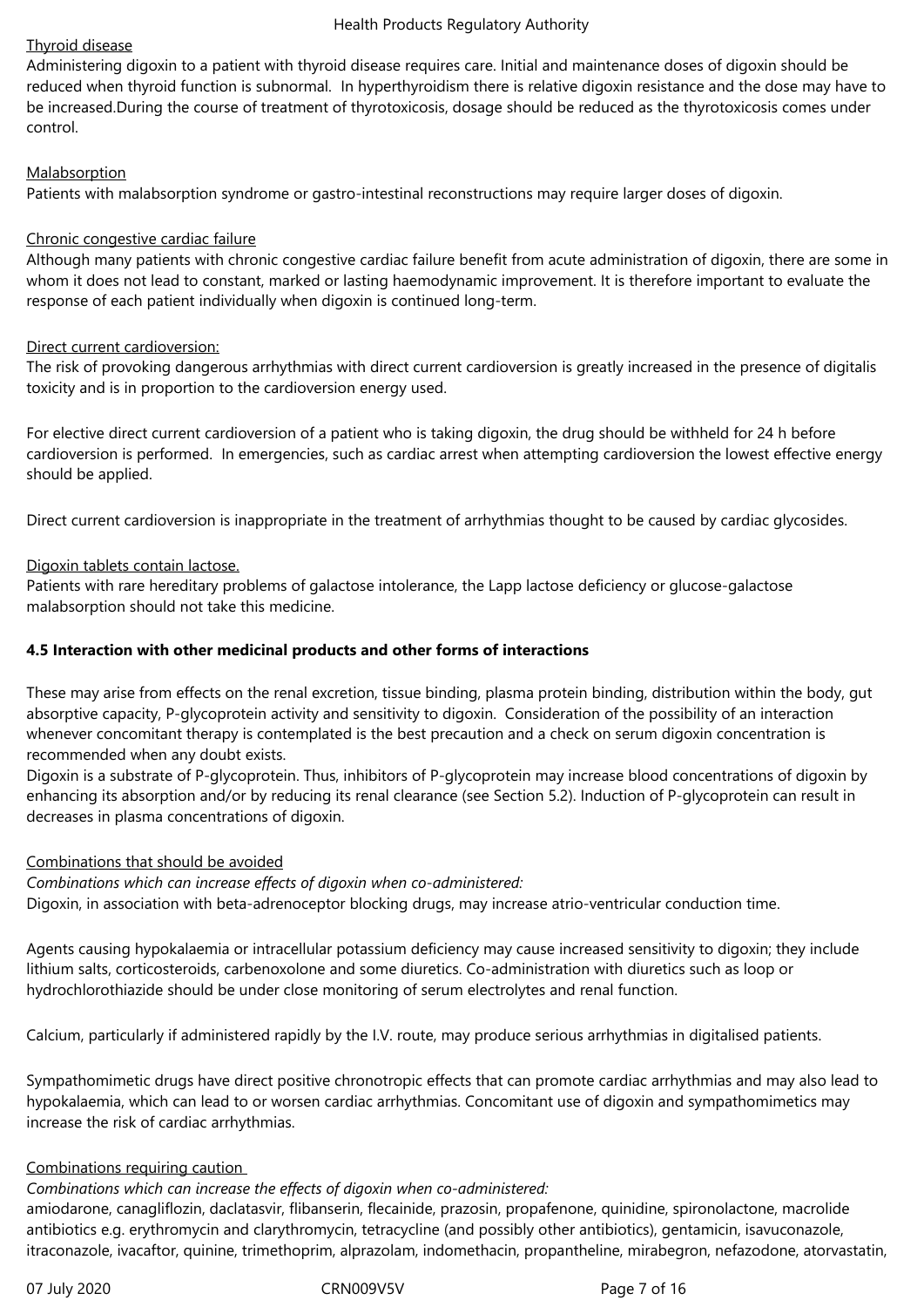ciclosporine, epoprostenol (transient), vasopressin receptor antagonists (tolvaptan and conivaptan), carvedilol, ritonavir/ritonavir containing regimens, taleprevir, dronedarone, ranolazine, simeprevir, telmisartan, lapatinib, ticagrelor, vandetanib, velpatasvir, venetoclax and vemurafenib. Care should be taken when any of the above medicinal products are used in combination with digoxin. Serum digoxin concentrations should be monitored and used for titration of digoxin.

The concomitant use of digoxin and sennosides may be associated with a moderate increase in the risk of digoxin toxicity in heart failure patients.

Patients receiving digoxin are more susceptible to the effects of suxamethonium-exacerbated hyperkalaemia.

Co-administration of lapatinib with orally administered digoxin resulted in an increase in the AUC of digoxin. Caution should be exercised when dosing digoxin concurrently with lapatinib.

Drugs that modify afferent and efferent arteriole vascular tone may alter glomerular filtration. Angiotensin converting enzyme inhibitors (ACEIs) and angiotensin receptor blockers (ARBs) decrease angiotensin II-mediated efferent arteriole vasoconstriction, while non-steroidal anti-inflammatory drugs (NSAIDs) and cyclooxygenase-2 enzyme (COX-2) inhibitors decrease prostaglandin-mediated afferent arteriole vasodilation. ARBs, ACEIs, NSAIDs, and COX-2 inhibitors did not significantly alter digoxin pharmacokinetics or did not alter PK parameters in a consistent manner. However, these drugs may modify renal function in some patients, resulting in a secondary increase in digoxin.

Calcium channel blocking agents may either increase or cause no change in serum digoxin levels. Verapamil, felodipine and tiapamil increase serum digoxin levels. Nifedipine and diltiazem may increase or have no effect on serum digoxin levels while isradipine causes no change. Calcium channel blockers are also known to have depressant effects on sinoatrial and atrioventricular nodal conduction, particularly diltiazem and verapamil.

Proton pump inhibitors (PPI) are able to increase plasma levels of digoxin. Absorption of unchanged digoxin is enhanced and metabolism of digoxin in the gastrointestinal tract is inhibited by omeprazole, resulting in increased plasma levels of digoxin. Similar effects have been reported with pantoprazole and rabeprazole to a lesser extent.

# *Combinations which can decrease the effects of digoxin when co-administered:*

antacids, some bulk laxatives, kaolin-pectin, acarbose, neomycin, penicillamine, rifampicin, some cytostatics, metoclopramide, sulfasalazine, adrenaline, salbutamol, cholestyramine, phenytoin, St John's wort (*Hypericum perforatum*), bupropion and supplemental enteral nutrition.

Bupropion and its major circulating metabolite, with and without digoxin, stimulated OATP4C1-mediated digoxin transport. Digoxin has been identified as a substrate for aOATP4C1 in the basolateral side of the proximal renal tubules. Binding of bupropion and its metabolites to OATP4C1 could possibly increase the transport of digoxin and therefore, increase the renal secretion of digoxin.

# Other interactions

Milrinone does not alter steady-state serum digoxin levels.

# **4.6 Fertility, pregnancy and lactation**

# Pregnancy

The use of digoxin in pregnancy is not contraindicated, although the dosage may be less predictable in pregnant than in non-pregnant women, with some requiring an increased dosage of digoxin during pregnancy. As with all drugs, use should be considered only when the expected clinical benefit of treatment to the mother outweighs any possible risk to the developing foetus.

Despite extensive antenatal exposure to digitalis preparations, no significant adverse effects have been observed in the foetus or neonate when maternal serum digoxin concentrations are maintained within the normal range. Although it has been speculated that a direct effect of digoxin on the myometrium may result in relative prematurity and low birthweight, a contributing role of the underlying cardiac disease cannot be excluded. Maternally-administered digoxin has been successfully used to treat foetal tachycardia and congestive heart failure.

Adverse foetal effects have been reported in mothers with digitalis toxicity.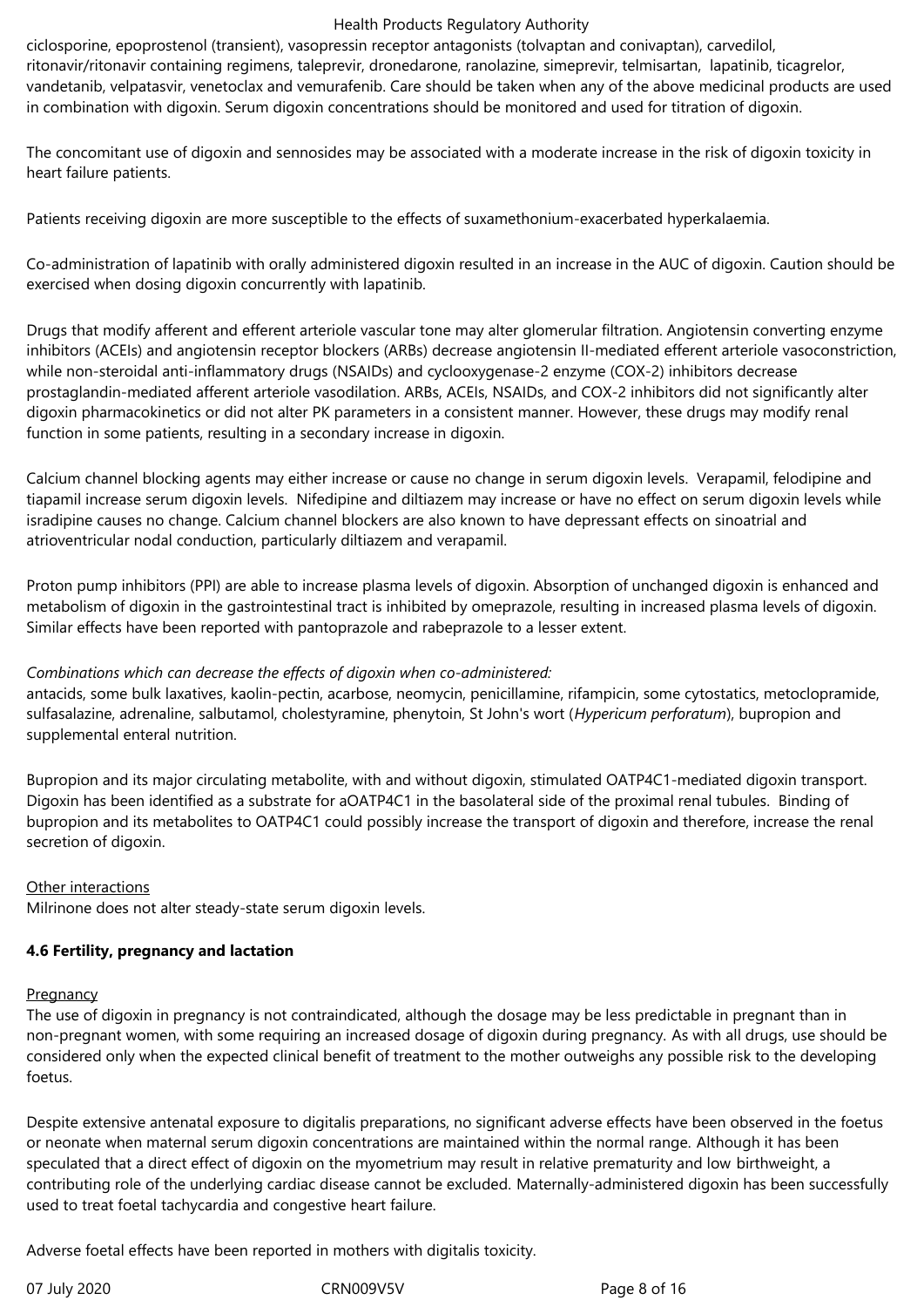# Breast-feeding

Although digoxin is excreted in breast milk, the quantities are minute and breast feeding is not contraindicated.

# **Fertility**

There is no information available on the effect of digoxin on human fertility. No data is available on whether or not digoxin has teratogenic effects.

# **4.7 Effects on ability to drive and use machines**

Since central nervous system and visual disturbances have been reported in patients receiving digoxin, patients should exercise caution before driving, using machinery or participating in dangerous activities.

# **4.8 Undesirable effects**

# Summary of the safety profile

In general, the adverse reactions of digoxin are dose-dependent and occur at doses higher than those needed to achieve a therapeutic effect.

Hence, adverse reactions are less common when digoxin is used within the recommended dose range or therapeutic serum concentration range and when there is careful attention to concurrent medications and conditions.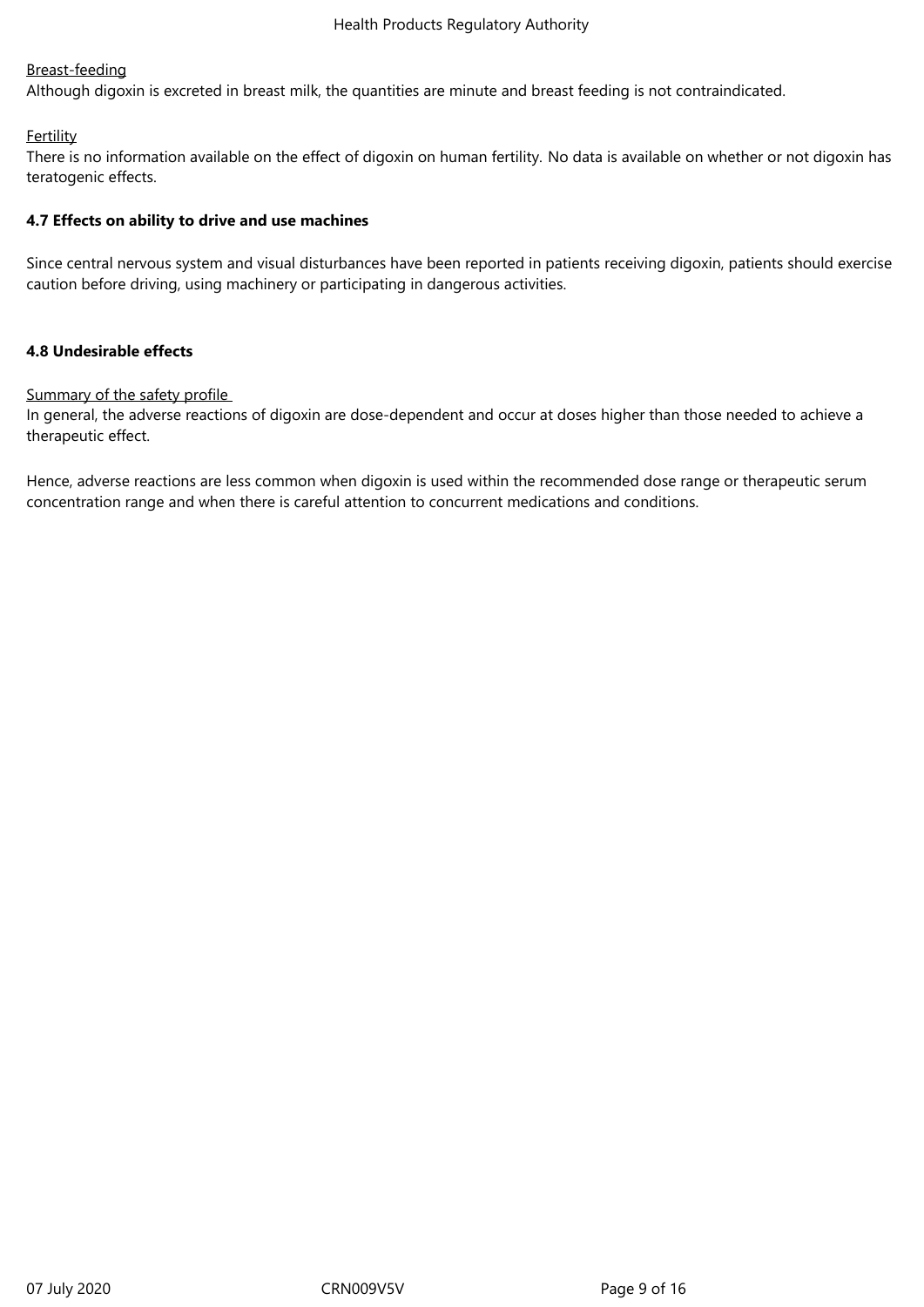Very common ≥1/10 Common ≥1/100 and < 1/10 Uncommon ≥1/1000 and < 1/100 Rare ≥1/10,000 and < 1/1000 Very rare < 1/10,000, including isolated reports.

Very common, common and uncommon events were generally determined from clinical trial data. The incidence in placebo was taken into account. Adverse drug reactions identified through post-marketing surveillance were considered to be rare or very rare (including isolated reports).

| <b>System Organ Class</b>                            | <b>Frequency</b> | <b>Side effects</b>                                        |
|------------------------------------------------------|------------------|------------------------------------------------------------|
| Blood and lymphatic system disorders                 | Very rare        | Thrombocytopaenia                                          |
| Metabolism and nutrition disorders                   | Very rare        | Decreased appetite                                         |
| Psychiatric disorders                                | <b>Uncommon</b>  | Depression                                                 |
|                                                      | Very rare        | Psychotic disorder, apathy, confusional state              |
| Nervous system disorders                             | Common           | Nervous system disorder, dizziness                         |
|                                                      | Very rare        | Headache                                                   |
| Eye disorders                                        | Common           | Visual impairment (blurred vision or xanthopsia)           |
| Cardiac disorders                                    | Common           | Arrhythmia, conduction disorder, bigeminy, trigeminy, PR   |
|                                                      |                  | prolongation, sinus bradycardia                            |
|                                                      | Very rare        | Supraventricular tachyarrhythmia, atrial tachycardia (with |
|                                                      |                  | or without block), supraventricular tachycardia (nodal     |
|                                                      |                  | arrhythmia), ventricular arrhythmia, ventricular           |
|                                                      |                  | extrasystoles, electrocardiogram ST segment depression     |
| Gastrointestinal disorders                           | Common           | Nausea, vomiting, diarrhoea                                |
|                                                      | Very rare        | Intestinal ischaemia, gastrointestinal necrosis            |
| Skin and subcutaneous tissue Disorders               | Common           | Rash*                                                      |
| Reproductive system and breast disorders             | Very rare        | Gynaecomastia*                                             |
| General disorders and administration site conditions | Very rare        | Fatigue, malaise, asthenia                                 |

\* See "Description of selected adverse reactions"

#### Description of selected adverse reactions

*Skin and subcutaneous tissue disorders:*

Skin rashes of urticarial or scarlatiniform character may be accompanied by pronounced eosinophilia.

#### *Reproductive system and breast disorders:*

Gynaecomastia can occur with long term administration.

# Reporting of suspected adverse reactions

Reporting suspected adverse reactions after authorisation of the medicinal product is important. It allows continued monitoring of the benefit/risk balance of the medicinal product. Healthcare professionals are asked to report any suspected adverse reactions via HPRA Pharmacovigilance, Earlsfort Terrace, IRL - Dublin 2. Tel: +353 1 6764971; Fax: +353 1 6762517; Website: www.hpra.ie; e-mail: medsafety@hpra.ie.

#### **4.9 Overdose**

#### Sympto[ms and signs](http://www.hpra.ie/)

The symptoms and signs of toxicity are generally similar to those described in Section 4.8, but may be more frequent and can be more severe.

Signs and symptoms of digoxin toxicity become more frequent with levels above 2.0 nanograms/ml (2.56 nanomol/l) although there is considerable inter-individual variation. However, in deciding whether a patient's symptoms are due to digoxin, the clinical state, together with serum electrolyte levels and thyroid function are important factors (see Section 4.2). In patients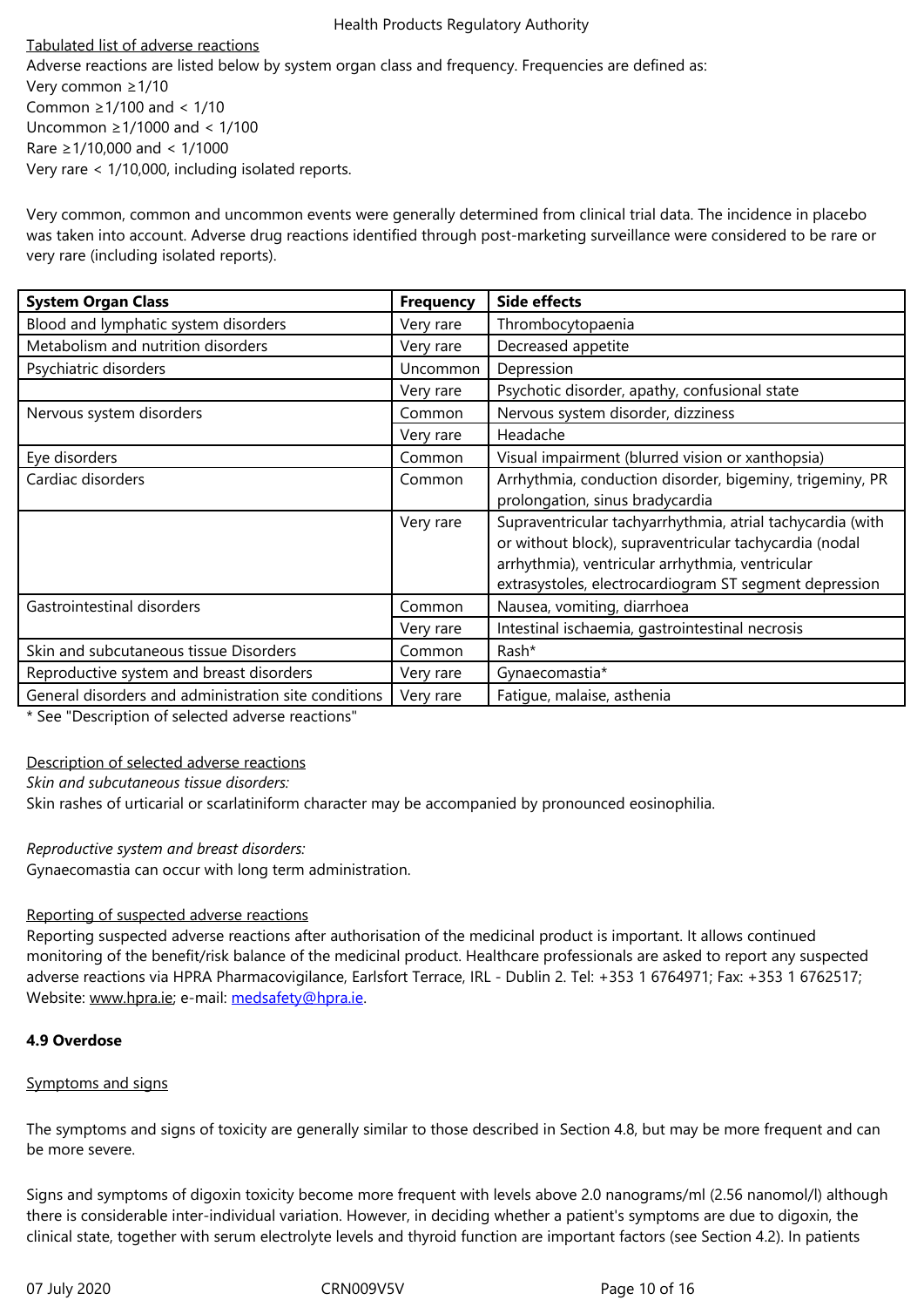undergoing haemodialysis, digoxin use is associated with increased mortality; patients with low pre-dialysis potassium concentrations are most at risk.

#### Adults

In adults without heart disease, clinical observation suggests that an overdose of digoxin of 10 to 15 mg was the dose resulting in death of half of the patients. If more than 25 mg of digoxin was ingested by an adult without heart disease, death or progressive toxicity responsive only to digoxin-binding Fab antibody fragments resulted.

#### *Cardiac manifestations*

Cardiac manifestations are the most frequent and serious sign of both acute and chronic toxicity. Peak cardiac effects generally occur 3 to 6 hours following overdose and may persist for the ensuing 24 hours or longer. Digoxin toxicity may result in almost any type of arrhythmia. Multiple rhythm disturbances in the same patient are common. These include paroxysmal atrial tachycardia with variable atrioventricular (AV) block, accelerated junctional rhythm, slow atrial fibrillation (with very little variation in the ventricular rate) and bi directional ventricular tachycardia.

Premature ventricular contractions (PVCs) are often the earliest and most common arrhythmia. Bigeminy or trigeminy also occur frequently.

Sinus bradycardia and other bradyarrhythmias are very common.

First, second, third degree heart blocks and AV dissociation are also common.

Early toxicity may only be manifested by prolongation of the PR interval.

Ventricular tachycardia may also be a manifestation of toxicity.

Cardiac arrest from asystole or ventricular fibrillation due to digoxin toxicity is usually fatal.

Acute massive digoxin overdose can result in mild to pronounced hyperkalaemia due to inhibition of the sodium-potassium (Na<sup>+</sup>-K<sup>+</sup>) pump. Hypokalaemia may contribute to toxicity (see Section 4.4).

#### *Non-cardiac manifestations*

Gastrointestinal symptoms are very common in both acute and chronic toxicity. The symptoms precede cardiac manifestations in approximately half of the patients in most literature reports. Anorexia, nausea and vomiting have been reported with an incidence up to 80 %. These symptoms usually present early in the course of an overdose.

Neurologic and visual manifestations occur in both acute and chronic toxicity. Dizziness, various CNS disturbances, fatigue and malaise are very common. The most frequent visual disturbance is an aberration of colour vision (predominance of yellow green). These neurological and visual symptoms may persist even after other signs of toxicity have resolved.

In chronic toxicity, non-specific non-cardiac symptoms, such as malaise and weakness, may predominate.

#### Paediatric population

In children aged 1 to 3 years without heart disease, clinical observation suggests that an overdose of digoxin of 6 to 10 mg was the dose resulting in death in half of the patients.

If more than 10 mg of digoxin was ingested by a child aged 1 to 3 years without heart disease, the outcome was uniformly fatal when Fab fragment treatment was not given.

Most manifestations of chronic toxicity in children occur during or shortly after digoxin overdose.

#### *Cardiac manifestations*

The same arrhythmias or combination of arrhythmias that occur in adults can occur in paediatrics. Sinus tachycardia, supraventricular tachycardia, and rapid atrial fibrillation are seen less frequently in the paediatric population.

Paediatric patients are more likely to present with an AV conduction disturbance or a sinus bradycardia.

07 July 2020 **CRN009V5V** CRN009V5V Page 11 of 16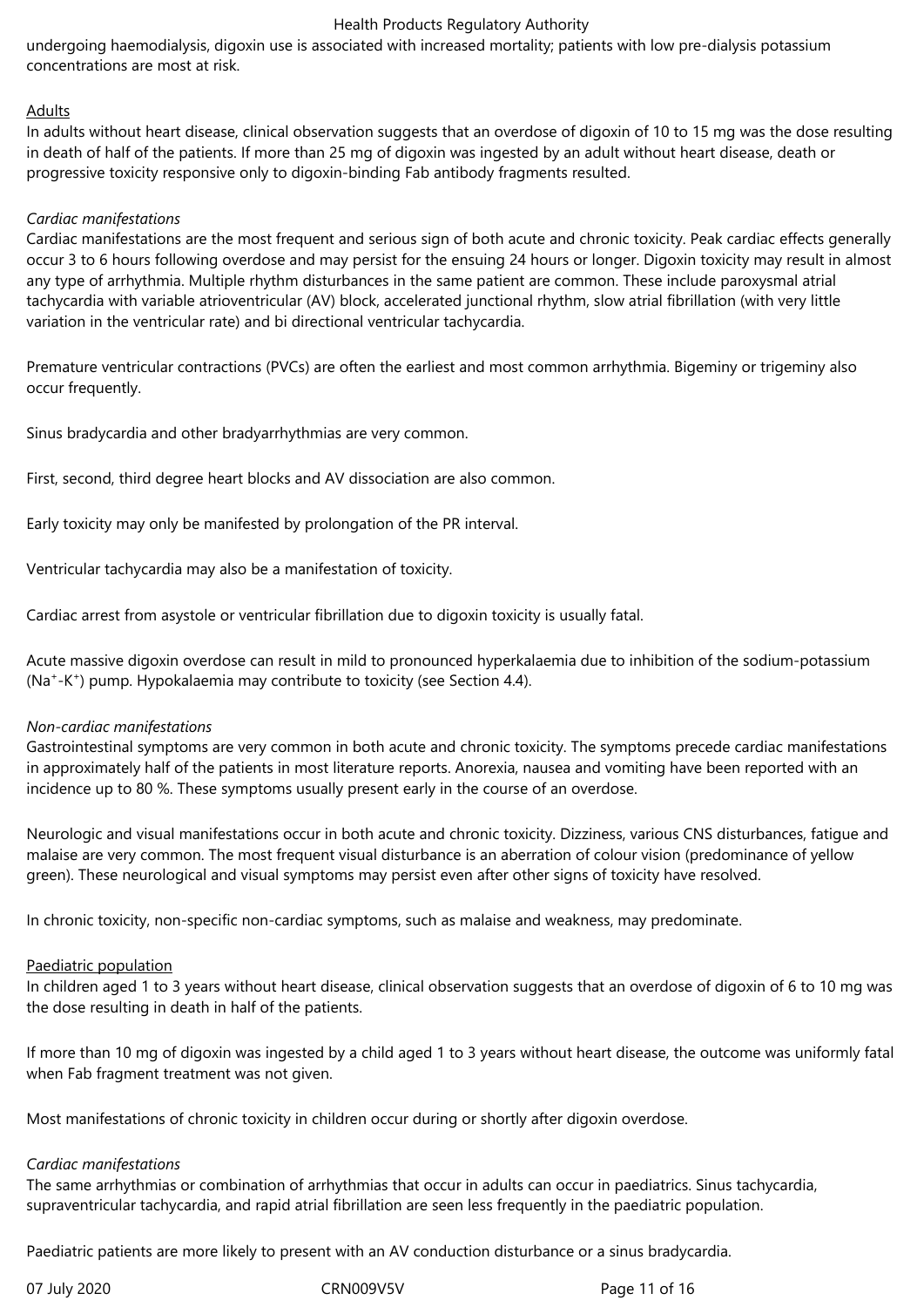Ventricular ectopy is less common, however in massive overdose, ventricular ectopy, ventricular tachycardia and ventricular fibrillation have been reported.

In neonates, sinus bradycardia or sinus arrest and/or prolonged PR intervals are frequent signs of toxicity. Sinus bradycardia is common in young infants and children. In older children, AV blocks are the most common conduction disorders.

Any arrhythmia or alteration in cardiac conduction that develops in a child taking digoxin should be assumed to be caused by digoxin, until further evaluation proves otherwise.

# *Non-cardiac manifestations*

The frequent non-cardiac manifestations are similar to those seen in adults are gastrointestinal, CNS and visual. However, nausea and vomiting are not frequent in infants and small children.

In addition to the undesirable effects seen with recommended doses, weight loss in older age groups and failure to thrive in infants, abdominal pain due to mesenteric artery ischaemia, drowsiness and behavioural disturbances including psychotic manifestations have been reported in overdose.

#### Treatment

After recent ingestion, such as accidental or deliberate self-poisoning, the load available for absorption may be reduced by gastric lavage. Gastric lavage increases vagal tone and may precipitate or worsen arrhythmias. Consider pre-treatment with atropine if gastric lavage is performed. Treatment with digitalis Fab antibody usually renders gastric lavage unnecessary. In the rare instances in which gastric lavage is indicated, it should only be performed by individuals with proper training and expertise.

Patients with massive digitalis ingestion should receive large doses of activated charcoal to prevent absorption and bind digoxin in the gut during enteroenteric recirculation.

If hypokalaemia is present, it should be corrected with potassium supplements either orally or intravenously, depending on the urgency of the situation. In cases where a large amount of digoxin has been ingested hyperkalaemia may be present due to release of potassium from skeletal muscle. Before administering potassium in digoxin overdose the serum potassium level must be known.

Bradyarrhythmias may respond to atropine but temporary cardiac pacing may be required. Ventricular arrhythmias may respond to lignocaine or phenytoin.

Dialysis is not particularly effective in removing digoxin from the body in potentially life-threatening toxicity.

Digoxin-specific antibody Fab is a specific treatment for digoxin toxicity and is very effective. Rapid reversal of the complications that are associated with serious poisoning by digoxin, digitoxin and related glycosides has followed I.V. administration of digoxin-specific (ovine) antibody fragments (Fab). For details, consult the literature supplied with antibody fragments.

# **5 PHARMACOLOGICAL PROPERTIES**

# **5.1 Pharmacodynamic properties**

Pharmacotherapeutic group: Cardiac therapy, cardiac glycosides, digitalis glycosides.

ATC code: C01AA05

# Mechanism of action

07 July 2020 **CRN009V5V** CRN009V5V Page 12 of 16 Digoxin increases contractility of the myocardium by direct activity. This effect is proportional to dose in the lower range and some effect is achieved with quite low dosing; it occurs even in normal myocardium although it is then entirely without physiological benefit. The primary action of digoxin is specifically to inhibit adenosine triphosphatase, and thus sodium-potassium (Na<sup>+</sup>-K<sup>+</sup>) exchange activity, the altered ionic distribution across the membrane resulting in an augmented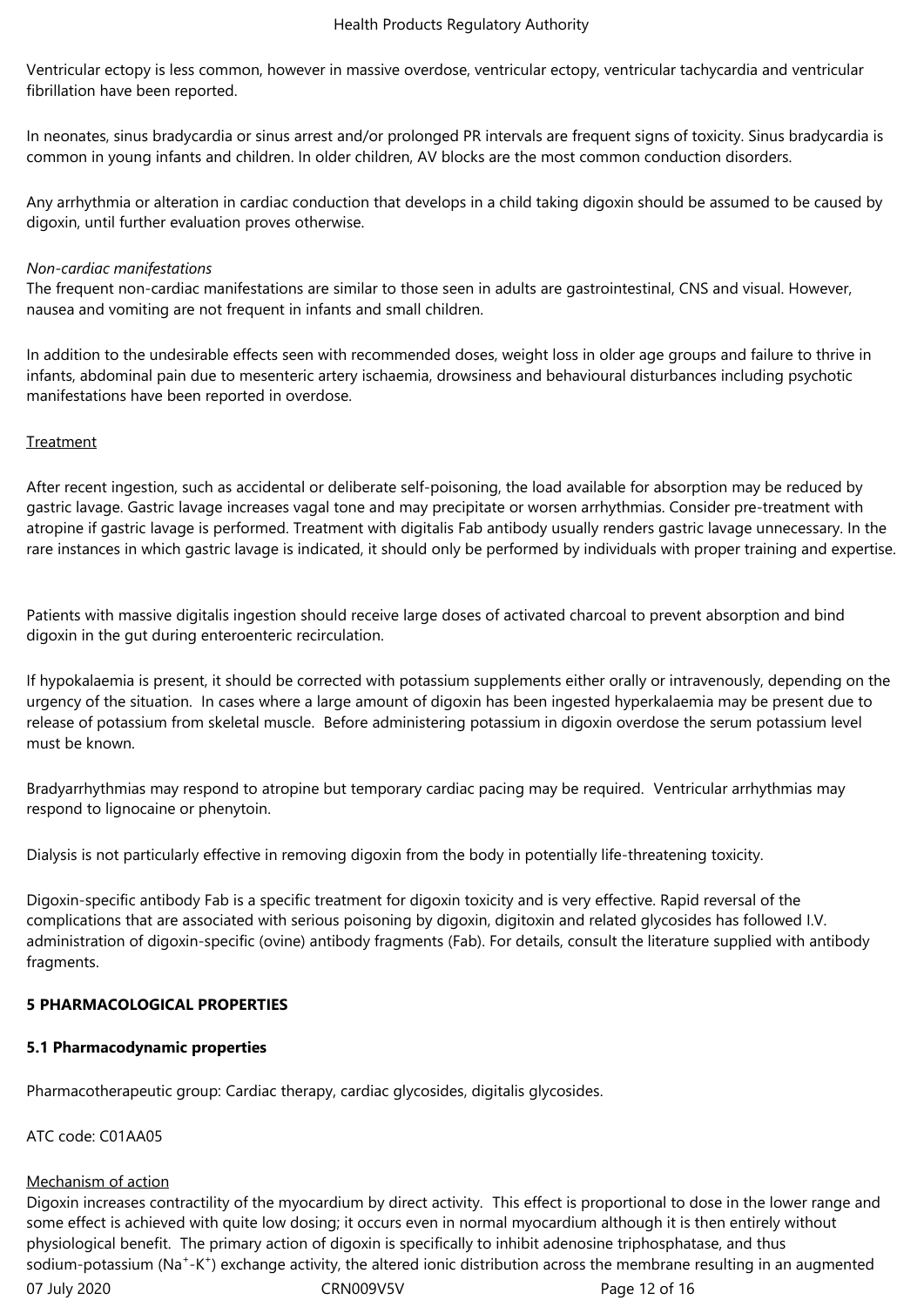calcium ion influx and thus an increase in the availability of calcium at the time of excitation-contraction coupling. The potency of digoxin may therefore appear considerably enhanced when the extracellular potassium concentration is low, with hyperkalaemia having the opposite effect.

Digoxin exerts the same fundamental effect of inhibition of the Na<sup>+</sup>-K<sup>+</sup> exchange mechanism on cells of the autonomic nervous system, stimulating them to exert indirect cardiac activity. Increases in efferent vagal impulses result in reduced sympathetic tone and diminished impulse conduction rate through the atria and atrio-ventricular node. Thus, the major beneficial effect of digoxin is reduction of ventricular rate.

Intravenous administration of a loading dose produces an appreciable pharmacological effect within 5 to 30 mins, while using the oral route the onset of effect occurs in 0.5 to 2 hours.

# Pharmacodynamic effects

The PROVED trial designed to determine the effectiveness of digoxin in 88 patients with chronic, stable mild to moderate heart failure. Withdrawal of digoxin or its continuation was performed in a prospective, randomised, double-blind, placebo-controlled multicentre trial of patients with chronic, stable mild to moderate heart failure secondary to left ventricular systolic dysfunction who had normal sinus rhythm and were receiving long-term treatment with diuretic drugs and digoxin. Patients withdrawn from digoxin therapy showed worsened maximal exercise capacity ( $p = 0.003$ ) an increased incidence of treatment failures ( $p = 0.039$ ) and a decreased time to treatment failure ( $p = 0.037$ ). Patients who continued to receive digoxin had a lower body weight (p = 0.044) and heart rate (p = 0.003) and a higher left ventricular ejection fraction (p = 0.016). The overall percentage of participants having one or more adverse event was similar in the two groups: 59 % in the placebo group and 69 % in the digoxin group. The types of adverse event were unspecified

The RADIANCE trial examined the effects of discontinuation of digoxin in stable NYHA class II and III patients who were receiving diuretics and ACE inhibitors. The 178 patients were initially stabilised on a combination of captopril or enalapril, diuretics and digoxin, then randomised to continue digoxin therapy or change to placebo. The relative risk of worsening disease in the placebo group was 5.9 compared to the digoxin group. Withdrawal of digoxin was accompanied by worsening symptoms, reduced exercise tolerance, and a deteriorating quality of life, indicating that patients with CHF were at considerable risk from discontinuation of the drug in spite of the continuation of therapy with diuretics and ACE inhibitors. Approximately 56% in the placebo group and 49% in the digoxin group experienced unspecified side effects.

In the DIG trial, 6800 patients with heart failure were randomised to receive digoxin or placebo. No difference was found in all-cause mortality between patients who were treated with digoxin and those who were given placebo. In the digoxin group, there was a trend toward a decrease in the risk of death attributed to worsening heart failure (risk ratio, 0.88; 95% confidence interval, 0.77 to 1.01;  $p = 0.06$ ). However, the patients who received digoxin had significantly ( $p < 0.001$ ) fewer hospital admissions when the drug was given in addition to diuretics and ACE inhibitors. Digoxin therapy was most beneficial in patients with ejection fractions of ≤25%, patients with enlarged hearts (cardiothoracic ratio of >0.55), and patients in NYHA functional class III or IV. In the DIG study, 11.9 % of patients in the digoxin arm and 7.9 % of patients in the placebo arm were suspected of having digoxin toxicity, the most common symptoms being new episodes of ventricular fibrillation, supraventricular arrhythmia, tachycardia, or advanced atrioventricular block.

The AFFIRM study involved a total of 4060 patients recruited to a randomised, multicentre comparison of two treatment strategies in patients with atrial fibrillation and a high risk of stroke or death. The primary end point was overall mortality. There were 356 deaths among the patients assigned to rhythm-control therapy (amiodarone, disopyramide, flecainide, moricizine, procainamide, propafenone, quinidine, sotalol, and combinations of these drugs) and 310 deaths among those assigned to rate-control [β-blockers, calcium-channel blockers (verapamil and diltiazem), digoxin, and combinations of these drugs) therapy (mortality at five years, 23.8% and 21.3%, respectively; hazard ratio, 1.15 [95% confidence interval, 0.99 to 1.34]; p=0.08). More patients in the rhythm-control group than in the rate-control group were hospitalised, and there were more adverse drug effects in the rhythm-control group as well.

Indirect cardiac contractility changes also result from changes in venous compliance brought about by the altered autonomic activity and by direct venous stimulation. The interplay between direct and indirect activity governs the total circulatory response, which is not identical for all subjects. In the presence of certain supraventricular arrhythmias, the neurogenically mediated slowing of AV conduction is paramount.

The degree of neurohormonal activation occurring in patients with heart failure is associated with clinical deterioration and an increased risk of death. Digoxin reduces activation of both the sympathetic nervous system and the (renin-angiotensin) system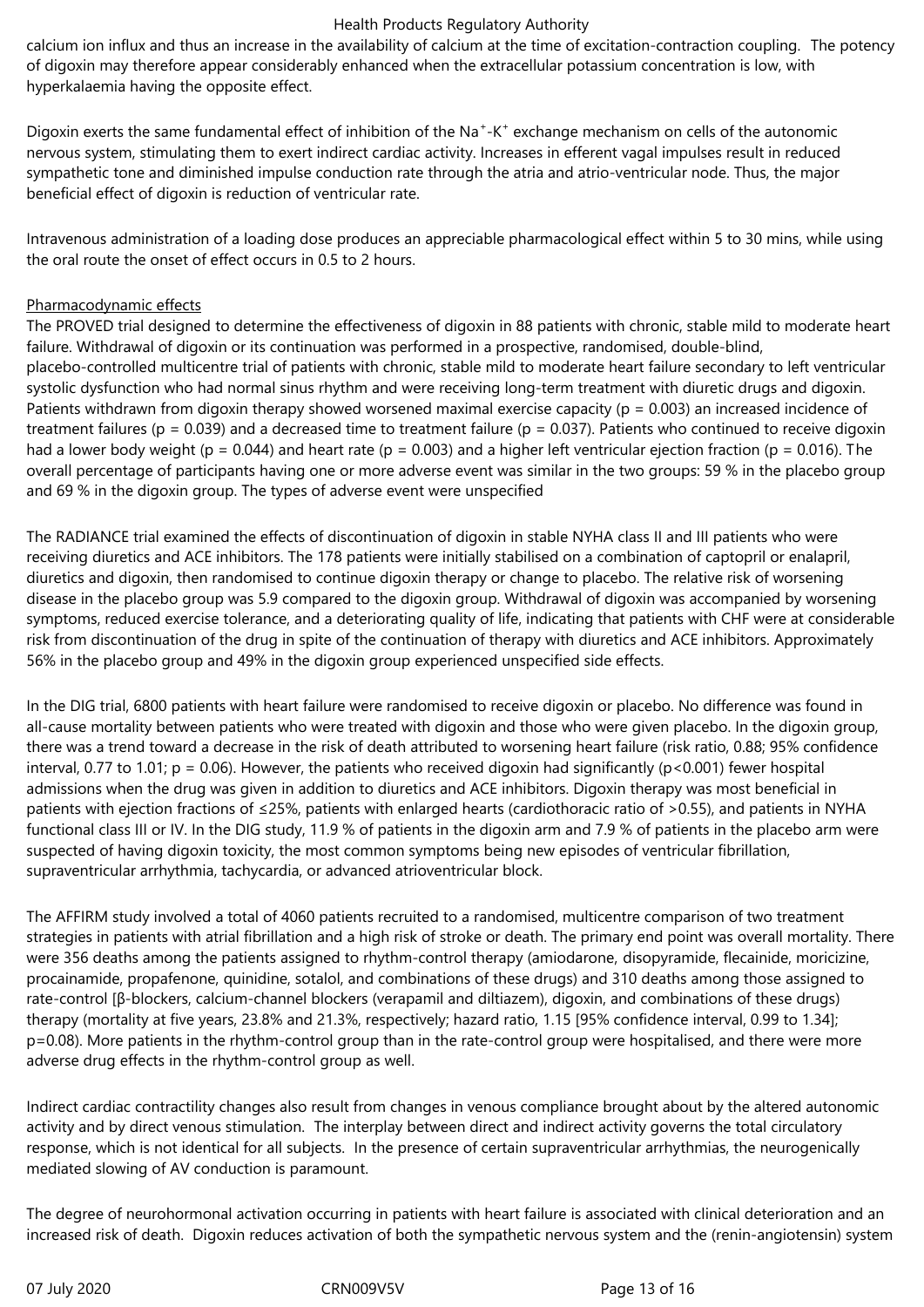independently of its inotropic actions, and may thus favourably influence survival. Whether this is achieved via direct sympathoinhibitory effects or by re-sensitising baroreflex mechanisms remains unclear.

# **5.2 Pharmacokinetic properties**

# Absorption

The T<sub>max</sub> following IV administration is approximately 1 to 5 hours, while the T<sub>max</sub> for oral administration is 2 to 6 hours. Upon oral administration, digoxin is absorbed from the stomach and upper part of the small intestine. When digoxin is taken after meals, the rate of absorption is slowed, but the total amount of digoxin absorbed is usually unchanged. When taken with meals high in fibre, however, the amount absorbed from an oral dose may be reduced.

The bioavailability of orally administered digoxin is approximately 63 % in tablet form and 75 % as oral solution.

# **Distribution**

The initial distribution of digoxin from the central to the peripheral compartment generally lasts from 6 to 8 h. This is followed by a more gradual decline in serum digoxin concentration, which is dependent upon digoxin elimination from the body. The volume of distribution is large (Vd<sub>ss</sub> = 510 litres in healthy volunteers), indicating digoxin to be extensively bound to body tissues. The highest digoxin concentrations are seen in the heart, liver and kidney, that in the heart averaging 30-fold that in the systemic circulation. Although the concentration in skeletal muscle is far lower, this store cannot be overlooked since skeletal muscle represents 40 % of total body weight. Of the small proportion of digoxin circulating in plasma, approximately 25 % is bound to protein.

# **Biotransformation**

The majority of digoxin is excreted by the kidneys as an intact drug, although a small fraction of the dose is metabolised to pharmacologically active and inactive metabolites. The main metabolites of digoxin are dihydrodigoxin and digoxygenin.

# **Elimination**

The major route of elimination is renal excretion of the unchanged drug.

Digoxin is a substrate for P-glycoprotein. As an efflux protein on the apical membrane of enterocytes, P-glycoprotein may limit the absorption of digoxin. P-glycoprotein in renal proximal tubules appears to be an important factor in the renal elimination of digoxin (see Section 4.5).

Following I.V. administration to healthy volunteers, between 60 and 75 % of a digoxin dose is recovered unchanged in the urine over a six day follow-up period. Total body clearance of digoxin has been shown to be directly related to renal function, and percent daily loss is thus a function of creatinine clearance. The total and renal clearances of digoxin have been found to be 193  $\pm$  25 ml/min and 152  $\pm$  24 ml/min in a healthy control population.

In a small percentage of individuals, orally administered digoxin is converted to cardioinactive reduction products (digoxin reduction products or DRPs) by colonic bacteria in the gastrointestinal tract. In these subjects over 40 % of the dose may be excreted as DRPs in the urine. Renal clearances of the two main metabolites, dihydrodigoxin and digoxygenin, have been found to be 79  $\pm$  13 ml/min and 100  $\pm$  26 ml/min, respectively.

In the majority of cases however, the major route of digoxin elimination is renal excretion of the unchanged drug.

The terminal elimination half-life of digoxin in patients with normal renal function is 30 to 40 h.

Since most of the drug is bound to the tissues rather than circulating in the blood, digoxin is not effectively removed from the body during cardiopulmonary by-pass. Furthermore, only about 3 % of a digoxin dose is removed from the body during 5 h of haemodialysis.

# Special patient populations

# *Paediatric population*

In the newborn period, renal clearance of digoxin is diminished and suitable dosage adjustments must be observed. This is especially pronounced in the premature infant since renal clearance reflects maturation of renal function. Digoxin clearance has been found to be 65.6  $\pm$  30 ml/min/1.73m<sup>2</sup> at three months, compared to only 32  $\pm$  7 ml/min/1.73m<sup>2</sup> at one week. By 12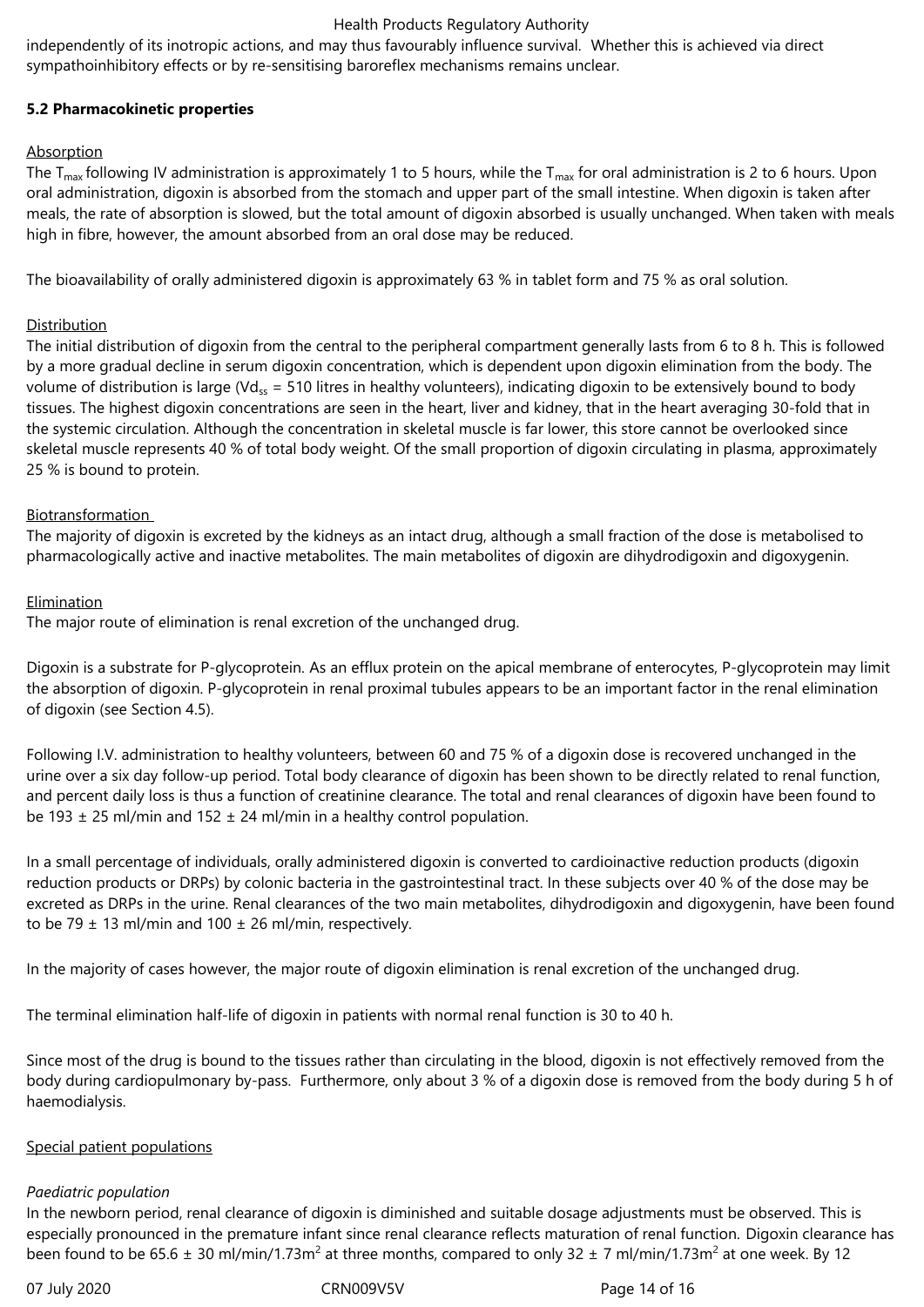months digoxin clearance of 88  $\pm$  43 ml / min / 1.73m<sup>2</sup> has been reported. Beyond the immediate newborn period, children generally require proportionally larger doses than adults on the basis of body weight and body surface area.

### *Renal impairment*

The terminal elimination half-life of digoxin is prolonged in patients with impaired renal function, and in anuric patients may be of the order of 100 h.

# *Hepatic impairment*

Hepatic impairment has little effect on digoxin clearance.

#### *Elderly*

Age-related declines in renal function in elderly patients can result in a lower rates of digoxin clearance than in younger subjects, with reported digoxin clearance rates in the elderly of 53 ml/min/1.73m<sup>2</sup>.

#### *Gender*

Digoxin clearance is 12% – 14% less in females than males and may need to be considered in dosing calculations.